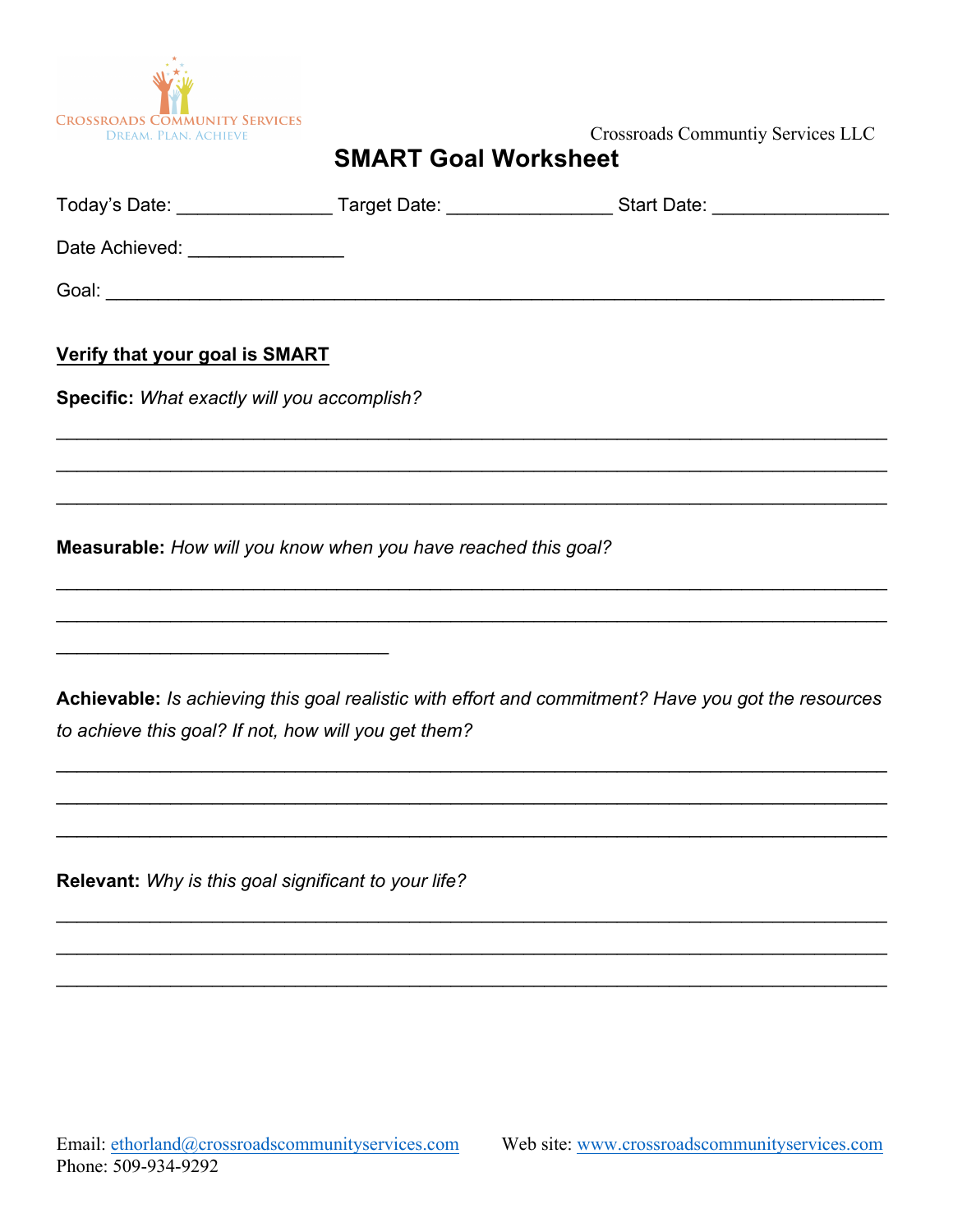

Crossroads Communtiy Services LLC

Timely: When will you achieve this goal?

This goal is important because:

The benefits of achieving this goal will be: